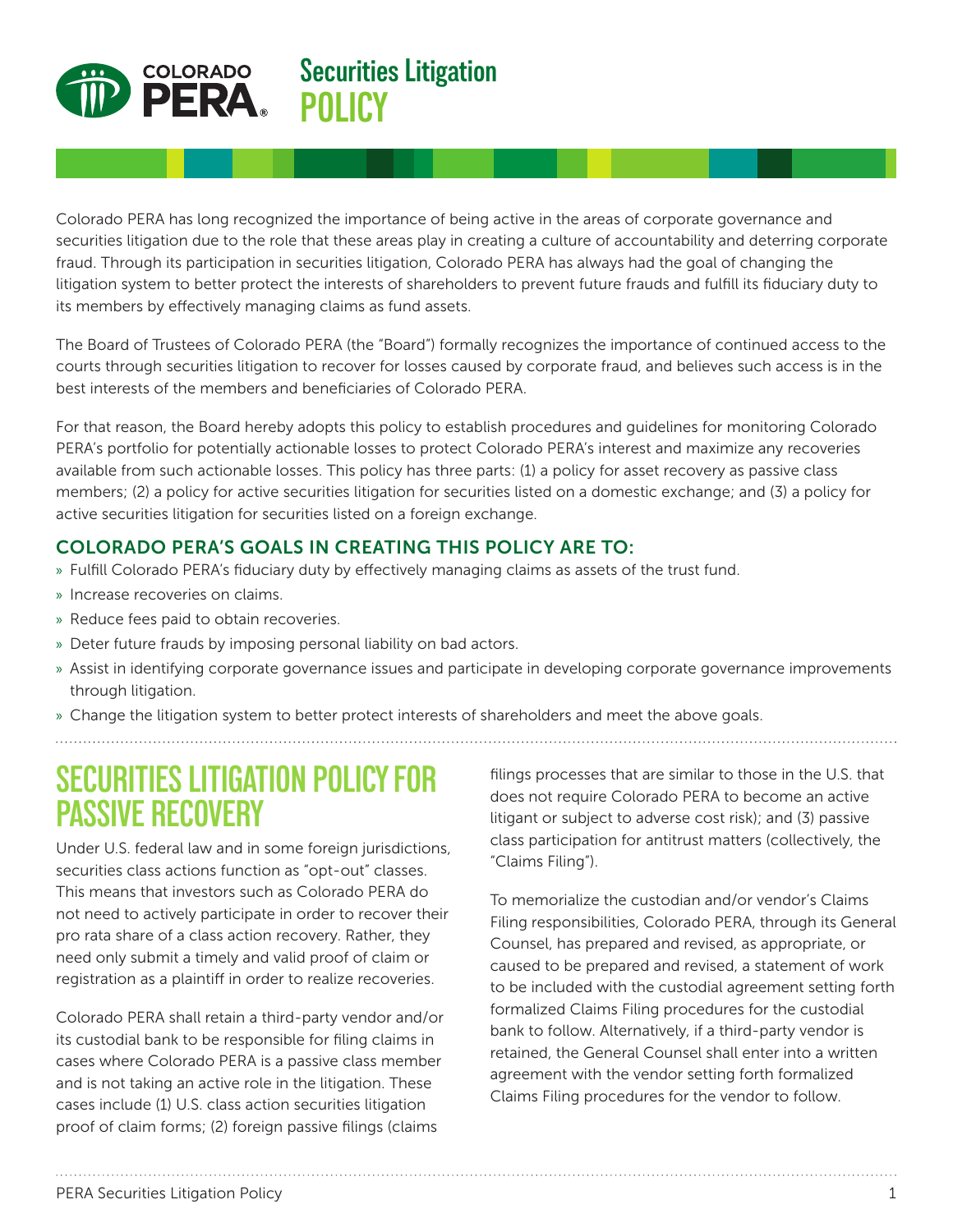# **SECURITIES LITIGATION POLICY FOR ACTIVE PARTICIPATION: SECURITIES LISTED ON A DOMESTIC EXCHANGE**

It is the purpose of this policy to provide guidance regarding when and how Colorado PERA will become actively involved in domestic securities litigation, including seeking lead plaintiff status, opting out of the class action, or intervening in the class action. Adoption of this policy is intended to put the General Counsel in the best position to identify, protect, and serve the interests of Colorado PERA.

When time is of the essence, the General Counsel must be able to prudently evaluate and pursue lead plaintiff status and other alternatives as are deemed appropriate after conferring with Colorado PERA's Executive Director. Updates of securities litigation activities will be reported to the Board in the Investment Committee meetings and General Counsel Reports presented at each regular meeting of the Board of Trustees.

### MONITORING PROCEDURES:

Colorado PERA uses internal staff to monitor potential class action filings by using external resources which may include the Stanford Class Action Clearinghouse website, external legal counsel, and other resources. Lawsuit class periods are compared to Colorado PERA's trading history to identify cases where Colorado PERA is a class member and to estimate a loss figure associated with the potential or actual class action filing.

### INVESTIGATION AND DECISION-MAKING GUIDANCE FOR ACTIVE MANAGEMENT:

Colorado PERA's Loss Threshold for domestic cases is two basis points (i.e., 0.02%) of Colorado PERA's total fiduciary net position restricted for defined benefit pension plan benefits as reflected in the most recent Comprehensive Financial Annual Report.

When a case meets Colorado PERA's Loss Threshold, the General Counsel shall evaluate whether the case is meritorious and may be appropriate for Colorado PERA to seek a lead plaintiff role or pursue another avenue of active participation.

Nothing in the previous sentence or in this policy prevents the General Counsel from investigating and recommending cases where it may be necessary to intervene or opt out to protect Colorado PERA's interest in a case (e.g., to protect a claim when a statute of limitations or statute of repose is at issue).

When the General Counsel determines that a case is meritorious and may be appropriate for active participation, the case analysis will be provided to the Executive Director. The Executive Director, in consultation with the General Counsel, shall then determine whether Colorado PERA will seek active participation in a domestic case.

#### WHEN DETERMINING WHETHER TO PURSUE ACTIVE PARTICIPATION, THE FOLLOWING FACTORS WILL BE CONSIDERED:

- » Is it a viable case based on an initial assessment of key elements and the heightened pleading standard of the Private Securities Litigation Reform Act ("PSLRA")?
- » Assuming Plaintiffs can prevail, will there be sources of recovery available to satisfy a judgment or settlement?
- » How much has Colorado PERA lost?
- » What internal Colorado PERA resources are available to undertake the active management strategy?
- » Was there egregious activity within the company such that a personal recovery from the defendants appears to be the most expedient way of preventing similar future corporate behavior?
- » What are the corporate governance changes that could be considered to address causes of the fraud?
- » Will Colorado PERA's active involvement increase the likely recovery from this action?

#### WHEN DETERMINING WHETHER TO PURSUE LEAD PLAINTIFF STATUS, THE FOLLOWING ADDITIONAL FACTORS WILL BE CONSIDERED:

- » What can Colorado PERA bring to the litigation to improve the outcome?
- » Is Colorado PERA eligible to pursue lead plaintiff status?
- » Is another sophisticated and reliable lead plaintiff planning to come forward?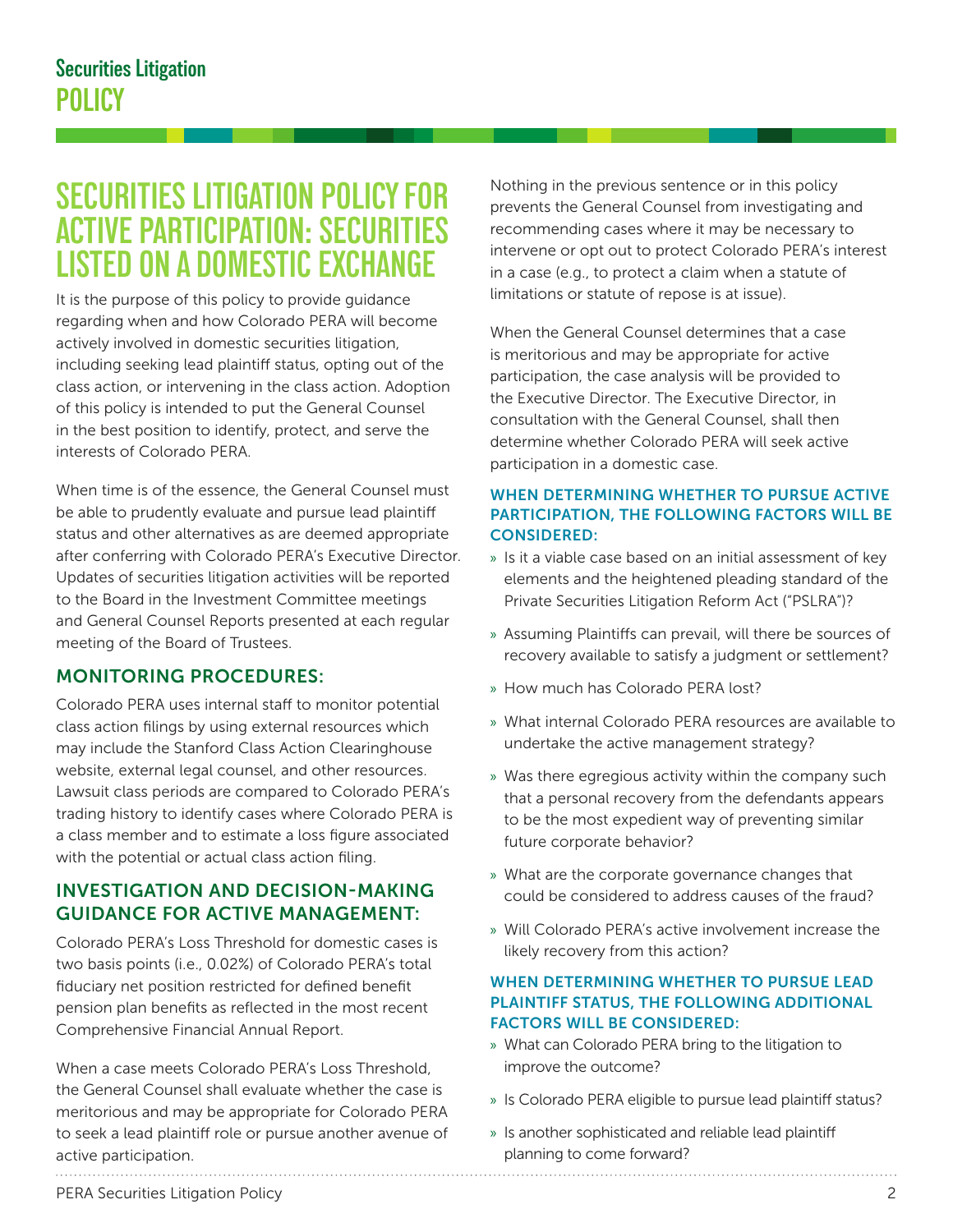## **Securities Litigation POLICY**

- » Can or should Colorado PERA team up with other funds as a co-lead plaintiff?
- » Is Colorado PERA the best fund to represent the class for any reasons other than the monetary loss, such as lending credibility to a less obvious claim?
- » Will participating in the suit assist in lowering plaintiff's attorney fees and foster healthy competition within the plaintiff's bar?
- » What are the likely costs both in terms of money and time, and will any recovery outweigh such costs or provide other benefits?

#### WHEN DETERMINING WHETHER TO OPT OUT OF THE CLASS ACTION AND BRING A DIRECT ACTION, THE FOLLOWING ADDITIONAL FACTORS WILL BE CONSIDERED:

- » Will opting out of the class likely result in a larger recovery of losses for Colorado PERA?
- » Does Colorado PERA have claims or losses that are not typical of the class as a whole?
- » If the class action has reached the settlement stage, is the settlement reasonable given the possible actionable losses? Is the attorney fee percentage reasonable?
- » Can or should Colorado PERA team up with other funds in an opt-out action?
- » Are there any potential statute of limitations or statute of repose concerns in bringing (or not bringing) a direct action?
- » Are there claims that are not being pursued by the class? Are there claims that have been abandoned in the class action that are viable for Colorado PERA to bring?
- » Does Colorado PERA have state law claims or other claims that are not typical of the class?
- » Can Colorado PERA bring a direct action in a more favorable forum?

## SELECTION OF OUTSIDE COUNSEL

Colorado PERA is best served by requiring all solicitations from plaintiffs' attorneys to be channeled through the General Counsel who has developed, and will continue to develop, a short list of desirable plaintiffs' firms to utilize in the event Colorado PERA decides to pursue an active role. General Counsel, in consultation with the Executive Director, is responsible for selecting counsel, based on the following process if possible:

- » A competitive process whereby Colorado PERA seeks multiple proposals from competent counsel to reasonably assure the most favorable retention terms.
- » A written retainer agreement that memorializes the retention terms signed by counsel prior to their selection by Colorado PERA.
- » A requirement that counsel maintain contemporaneous time records that are available to Colorado PERA (and ultimately the Court) in compliance with current LEDES standards (http://www.ledes.org/).
- » A requirement that counsel charge only reasonable and necessary costs and contemporaneously record those costs for inspection by Colorado PERA upon request.
- » For class actions, a requirement that counsel abide by the procedures set forth in *In re Mercury Interactive Corp. Sec. Litig.,* 618 F.3d 988, 994 (9th Cir. 2010) (procedural due process with respect to attorneys' fees applications) and *Scott v. City of N.Y.,*  626 F.3d 130 (2d Cir. 2010) (requiring submission of contemporaneous time records in making a fee application).
- » Except where inconsistent with the ethical rules of the jurisdiction, a requirement that class counsel abide by the American Bar Association Model Rules of Professional Conduct, including Rule 1.5 (regarding fees) and ABA Formal Ethics Opinion 08-451 (regarding outsourced attorney relationships).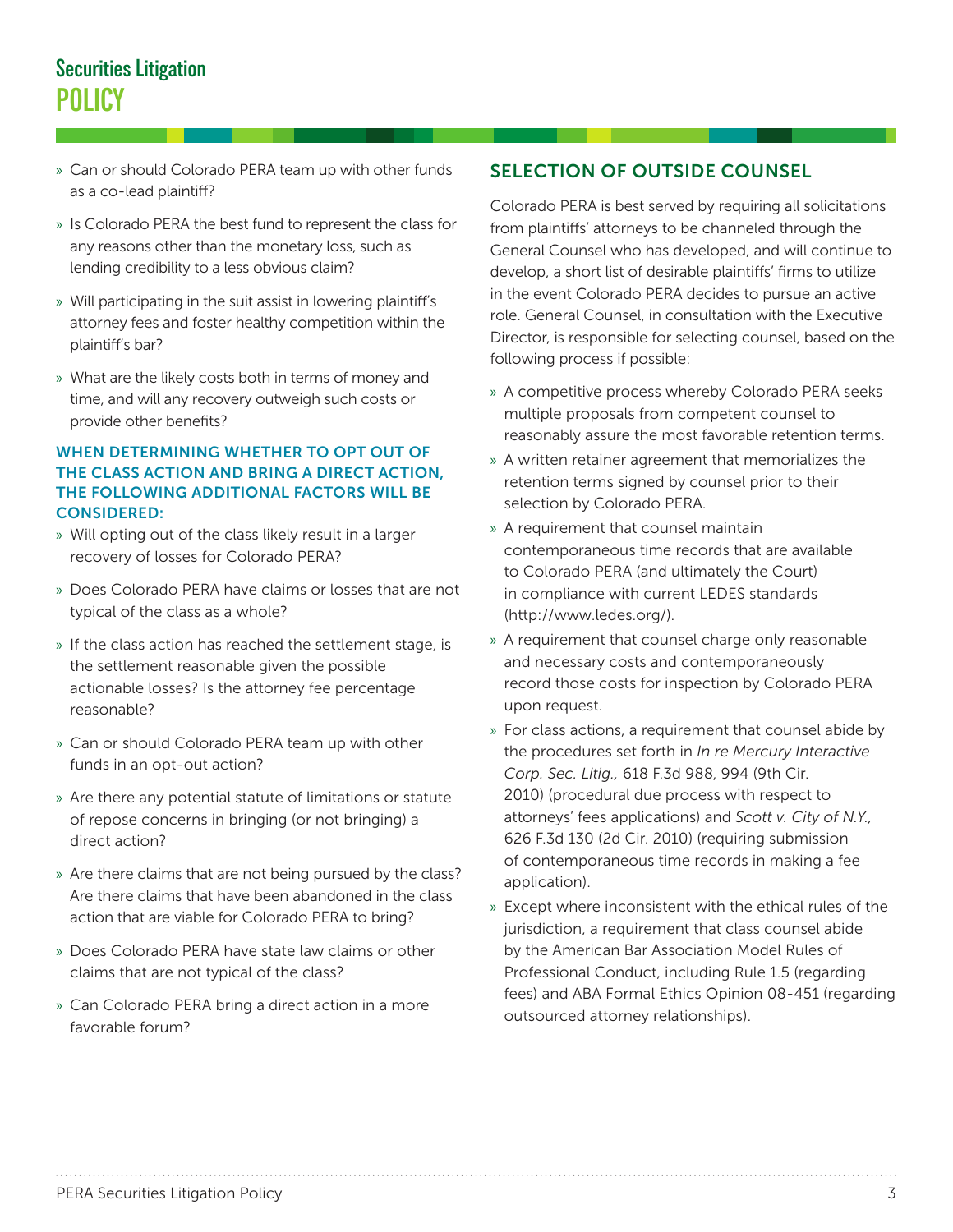## **SECURITIES LITIGATION POLICY FOR ACTIVE PARTICIPATION: SECURITIES LISTED ON A FOREIGN EXCHANGE**

The landscape of United States securities laws drastically changed with the Supreme Court case *Morrison v. National Australia Bank Ltd.,* 130 S. Ct. 2869 (2010). Due to *Morrison,* investors no longer have the protection of the U.S. securities laws if the securities were purchased on a foreign exchange.

Given the realities of global securities litigation after *Morrison,* Colorado PERA must continue to adapt to the challenges of monitoring its portfolio to ensure that opportunities to recover assets based on securities fraud are not lost. This includes the analysis of whether to bring a state law action or to actively participate in an action in a foreign jurisdiction. The General Counsel, in consultation with the Executive Director, will determine whether to pursue these actions.

## STATE LAW ACTION

One option is to bring an action under state law in the U.S. There are numerous issues that must be considered before bringing such an action. The General Counsel will consider the following:

- » Whether the Securities Litigation Uniform Standards Act of 1998 ("SLUSA") could preempt the state law securities action.
- » Whether to pursue the claims in state or federal court, and whether, if brought in state court, the case is likely to be removed to federal court.
- » The potential venues and whether the choice of law analysis (which varies by jurisdiction) supports the application of state law claims.
- » Whether a particular state's laws will govern the conduct of a foreign defendant (subject matter jurisdiction).
- » Whether the potential courts have personal jurisdiction over any or all of the foreign defendants such that claims can be prosecuted and judgment collected against the defendants.
- » Whether the case will be subject to serious *forum non conveniens* or comity challenges if the claims are pursued in the U.S.
- » Whether direct reliance is an element of one or more of the claims and, if so, whether this element can be met.
- » Whether privity between the plaintiff and the defendant is a requirement of the state securities act claim. If so, whether this element can be met.
- » Whether Colorado PERA's potential recoverable damages justify pursuing state law claims.

### FOREIGN PARTICIPATION

In many foreign jurisdictions, investors are required to join as named plaintiffs or "opt-in" at the commencement of the case. In those cases, Colorado PERA is thus an active litigant and, depending on the jurisdiction, may be subject to discovery and adverse cost risk. The "opt-in" process requires affirmative decisions early in the process to join the case to recover anything on Colorado PERA's losses. In foreign cases where Colorado PERA will be an active litigant, the General Counsel will prudently evaluate and take necessary action as is deemed appropriate after conferring with the Executive Director.

#### SOME OF THE KEY ISSUES THE GENERAL COUNSEL WILL CONSIDER WHEN EVALUATING FOREIGN ACTIONS INCLUDE:

- » What is the process/cost for opting in?
- » How is the action being funded? Are the funders reliable? Who are the investors in the funders? What is the percentage fee that the funder is taking from the case? Is this percentage fee the entire fee, or is the funder also entitled to reimbursement of expenses and any costs? What law will apply to the relationship between Colorado PERA and the funder?
- » Is the funding agreement sufficient? In particular, are attorneys' fees, litigation expenses, and potential costs covered by the funder without recourse to Colorado PERA?
- » Can the funder cease to fund the litigation and, if so, under what conditions? Will the funder have any input or control over the prosecution of the litigation?